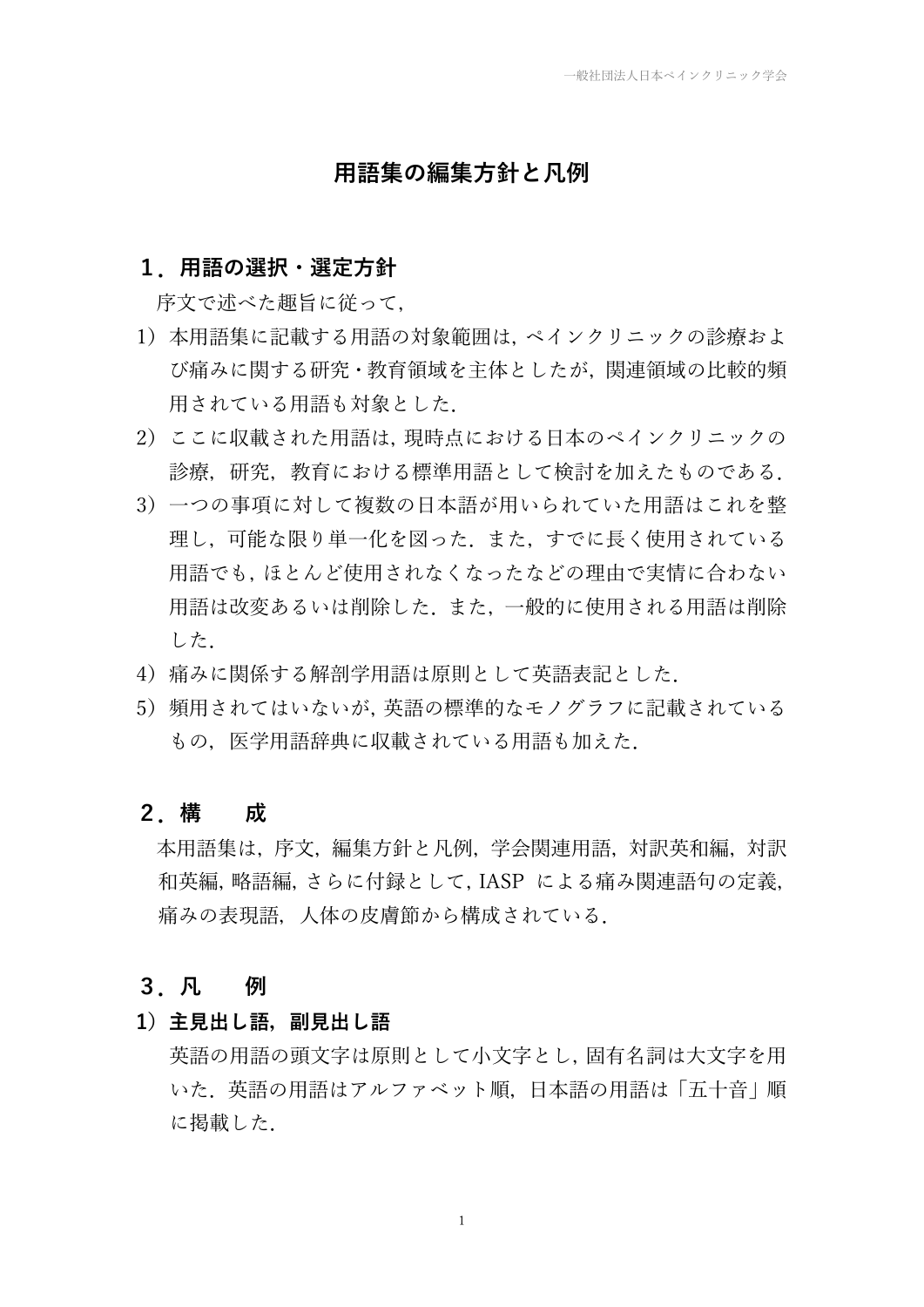#### **2)省略/読み替え**

用語の表記に際して,直前の熟語あるいは文字を置き換えてもよい語 句を()内に示した. 省略して用いてもよく, 必要に応じて加えて もよい語句は [ ] 内に示した. 直前の語句を補足する言葉を【 】 内に示した.

| 〔例〕 ankle block          | くるぶし(足関節)ブロック |
|--------------------------|---------------|
| differential nerve block | 分離「的]神経ブロック   |
| caudal block             | 仙骨「部]ブロック     |
| groove                   | 溝【骨または歯の】     |

#### **3)略語,略字**

略語は語句の末尾の()内に置いた. 略語は原則として大文字表記 とし,略語のフルスペルは(人名の頭文字,固有名詞の頭文字以外は) 小文字表記とした.

|  | acetylcholine (Ach)             | アセチルコリン       |
|--|---------------------------------|---------------|
|  | calcitonin gene-related peptide | カルシトニン遺伝子関連   |
|  | (CGRP)                          | ペプチド          |
|  | postherpetic neuralgia (PHN)    | 帯状庖疹後神経痛      |
|  | wide dynamic range neuron       | 広作動域ニューロン     |
|  | (WDR neuron)                    |               |
|  | McGill pain questionnaire       | マギル痛み質問表(MPQ) |
|  |                                 |               |

#### **4)同義語**

■同義語は(=)として該当する語句の直後に示した.

 $[ $\varphi$ ] dermatalgia (= dermatodynia)$ 

■一つの事項に複数の語句あるいは一つの語句に複数の文字が使用 される場合, ○ / ○あるいは (○/○)と表記した.

〔例〕marihuana / marijuana

■一つの事項の(= )に示された同義語の対訳は原則として省略し たが、薬物の別名、同一の疾患名は記載した.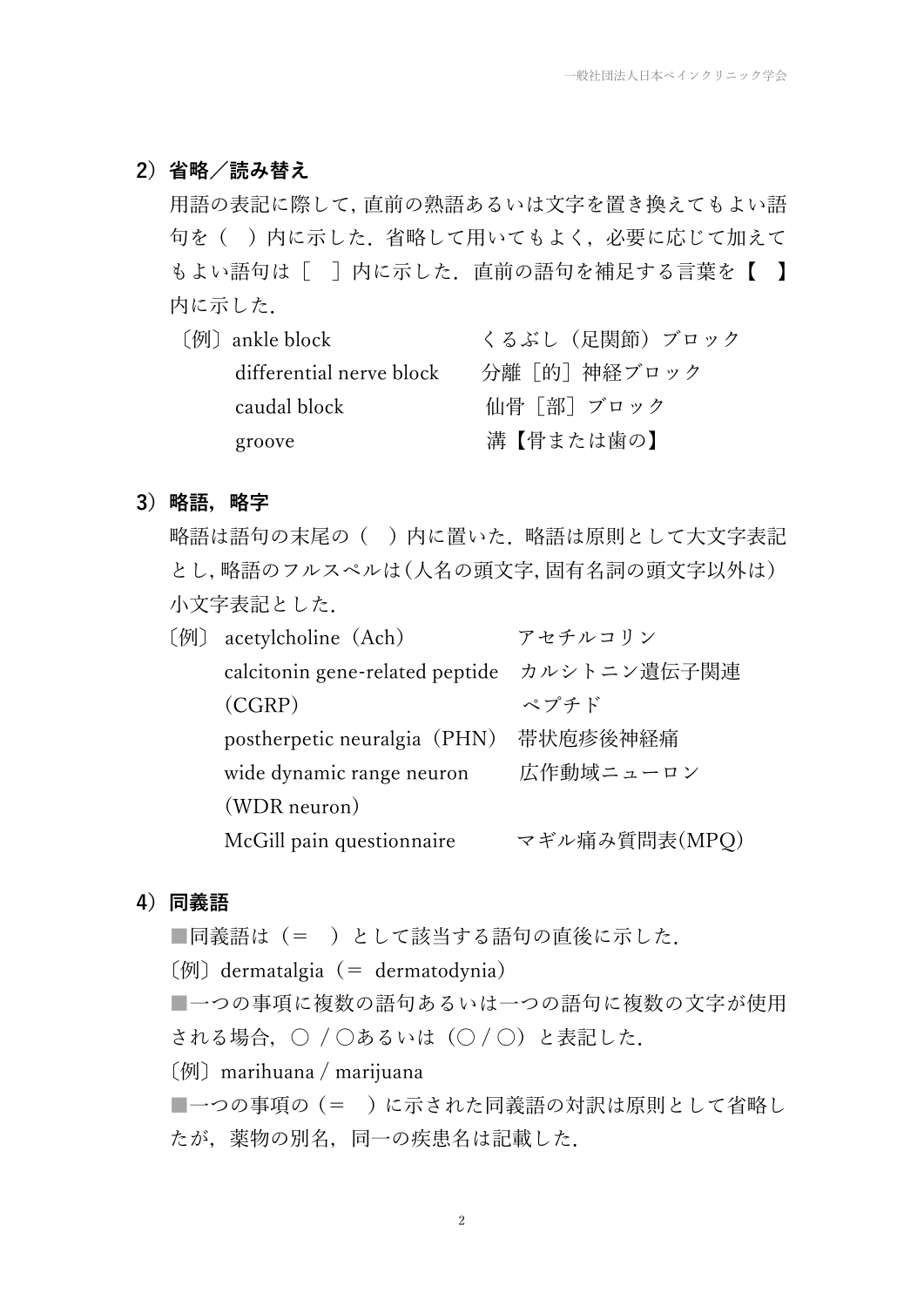〔例〕adrenaline(= epinephrine) アドレナリン(エピネフリン) neurovascular decompression 神経血管減圧術 (= Jannetta's operation) (ジャネッタ手術法)

■一つの事項の(=)に示された同義語が、直後あるいは数語お いて続く場合は、煩雑さを避けるために掲載を省略した.

### **5)薬物名**

本学会発行の『ペインクリニック治療指針 改訂第 5 版』に掲載され た,痛み治療に用いる一般的な薬物を収載した.その読み方は日本薬 局法に準拠し,特殊な表記は慣例に従った.塩としての表記は原則と して省略した.

〔例〕morphine モルヒネ

clonidine クロニジン

3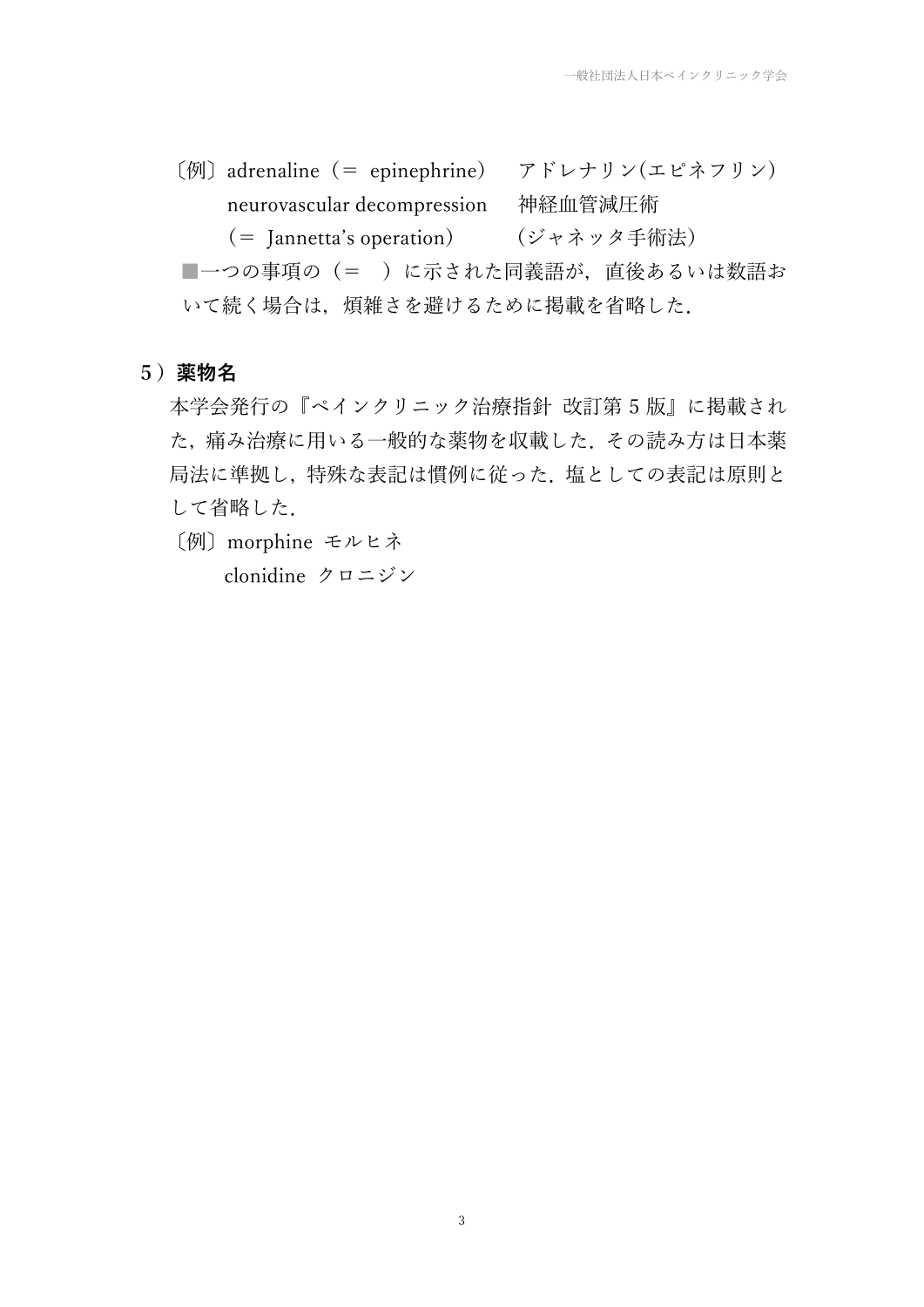# **日本ペインクリニック学会関係機関名**

|               | 日本ペインクリニック学会 Japan Society of Pain Clinicians (JSPC) |
|---------------|------------------------------------------------------|
| 代表理事          | President of JSPC                                    |
| 前会長           | Immediate Past President of Annual Meeting           |
| 会長            | <b>President of Annual Meeting</b>                   |
| 次期会長          | President-Elect of Annual Meeting                    |
| 次期副会長         | Vice-President-Elect of Annual Meeting               |
| 理事            | Director                                             |
| 理事会           | <b>Board of Directors</b>                            |
| 監事            | Inspector                                            |
| 事務局長          | <b>Secretary General</b>                             |
| 評議員           | Councilor                                            |
| 評議員会          | Council                                              |
| 名誉会員          | Honorary Member                                      |
| 功労会員          | Distinguished Service Member                         |
| 会則検討委員会       | Committee on Rules                                   |
| 学会専門医         | <b>Board Certificated Pain Clinicians</b>            |
| 指定研修施設        | <b>Certified Training Facility</b>                   |
| 日本ペインクリニック学会誌 | Journal of JSPC (JJSPC)                              |
| 安全委員会         | Committee on Safety                                  |
| 学術委員会         | Committee on Scientific Affairs                      |
| 学会誌編集委員会      | <b>Editorial Board</b>                               |
| 感染委員会         | Committee on Infectious Control                      |
| 国際交流委員会       | Committee on International Affairs                   |
| 健康保険検討委員会     | Committee on Health Insurance                        |
| 広報委員会         | Committee on Public Affairs                          |
| 財務委員会         | Committee on Financial Affairs                       |
| 将来構想委員会       | Committee on Future Projects                         |
| 専門医認定委員会      |                                                      |
|               | Committee on Board Qualification                     |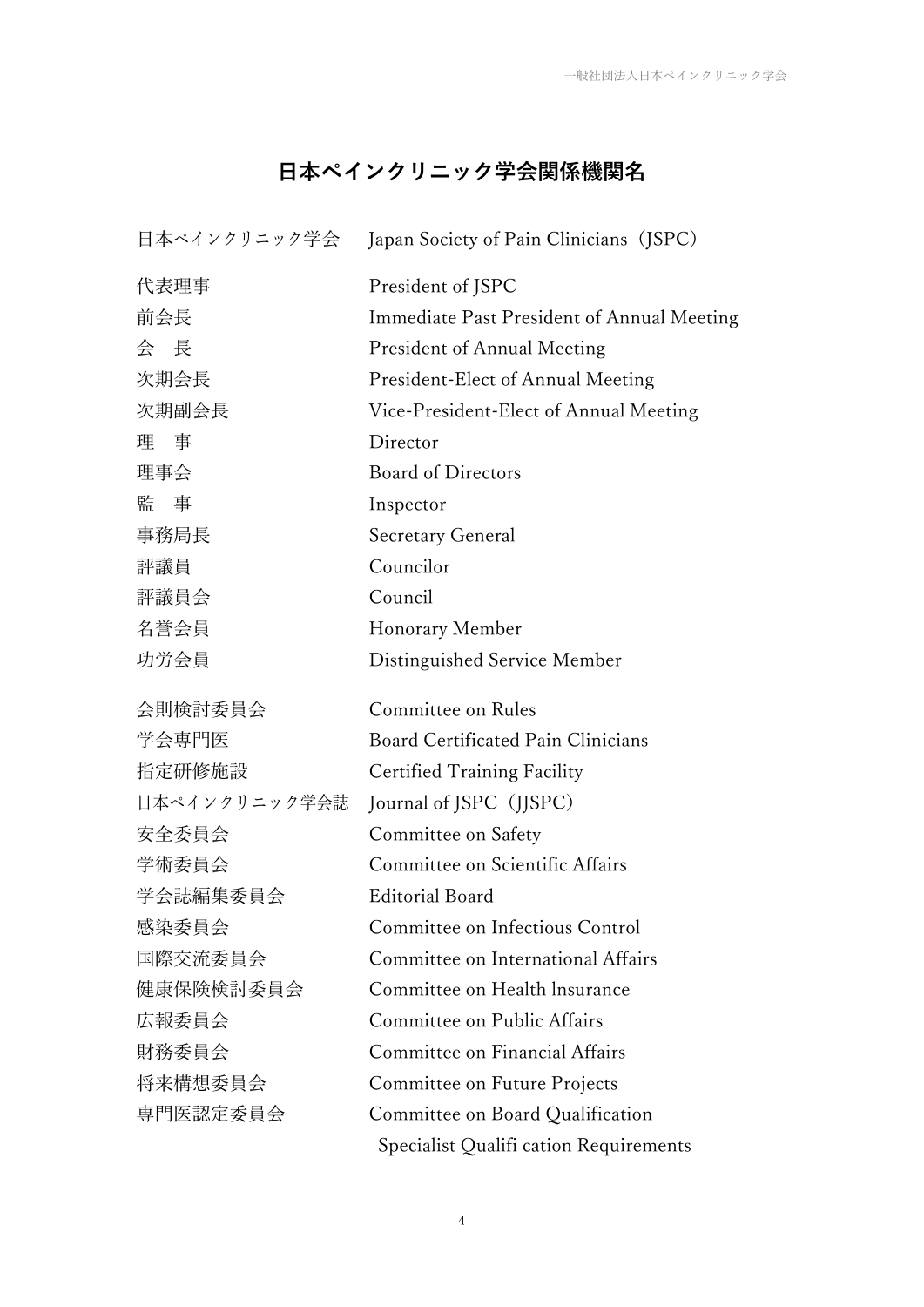# **日本ペインクリニック学会関係機関名(つづき)**

| 治療指針検討委員会 | Committee on Guideline for Treatment |
|-----------|--------------------------------------|
| 用語委員会     | Committee on Terminology             |
| 利益相反委員会   | Committee on Conflict of Interest    |
| 倫理委員会     | Committee on Ethic                   |
| 若杉賞選考委員会  | Committee on Selection of The        |
|           | Wakasugi's Award                     |